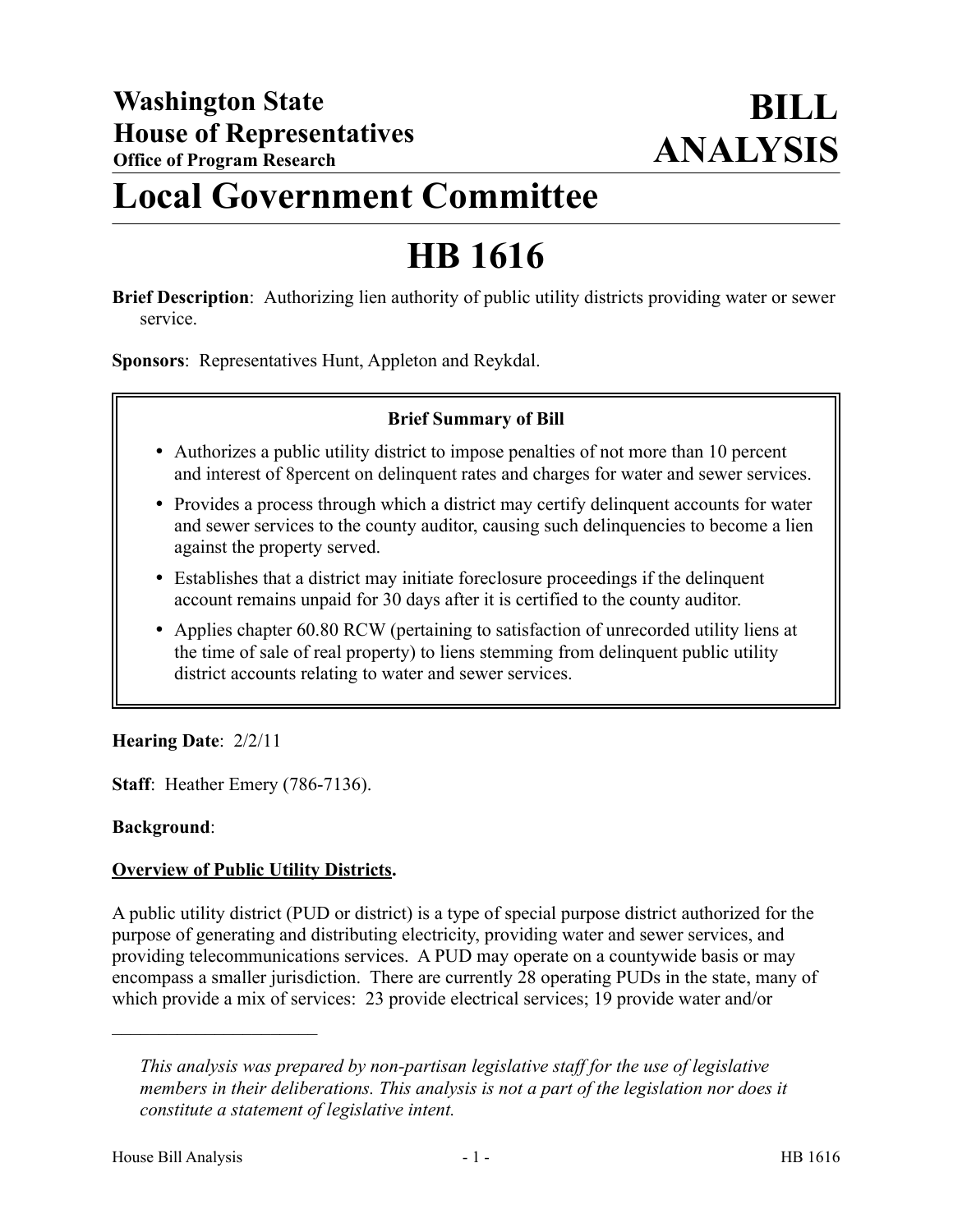wastewater services; and 13 provide wholesale broadband telecommunications services. Public utility districts are governed by a board of either three or five elected commissioners.

Public utility districts are authorized to impose rates and charges for providing utility service. However, they lack the authority to impose liens or to initiate foreclosure proceedings to collect outstanding debts. Section 1 of this bill is modeled on similar provisions included in Title 57, which governs water-sewer districts.

#### **Interest and Penalties.**

Many public utilities, including water-sewer districts and cities and towns that operate their own sewer services, are authorized to charge interest on delinquent account balances. State law limits the maximum interest rate, which is published on a monthly basis in the Washington State Register. Specific statutes may further limit the amount of interest allowed to be charged by a utility.

Additionally, a subset of utilities authorized to charge interest on delinquent account balances is authorized to impose penalties. Those jurisdictions authorized to impose utility-related penalties include counties operating a water or sewer system and water-sewer districts.

#### **Liens for Unrecorded Utility Charges.**

In 1996 the legislature adopted Substitute House Bill 2388 (Chapter 43, Laws of 1996; codified at chapter 60.80 RCW), which provides a process by which, at the time of sale of real property, certain public entities may collect unrecorded utility charges pertaining to the following:

- garbage, water, electric light, and electric heating provided under chapter 35.21 RCW;
- sewer service provided under chapter 35.67 RCW;
- water service or on-site sewage disposal for aquifer protection areas provided under chapter 36.36 RCW:
- stormwater provided under chapter 36.89 RCW;
- water and sewer service provided under chapter 36.94 RCW;
- water and sewer service provided under chapter 57.08 RCW; and
- irrigation service provided under chapter 87.03 RCW.

The unpaid charges may include all lawful charges assessed by a utility, even if such charges are not evidenced by a utility lien.

At closing, the seller of an interest in real property is responsible for satisfying any utility lien. The closing agent must send a written request for a final billing of utility service for the property to be sold, after which the utility provider must provide a written estimate or actual final billing. If the utility provider fails to respond within a prescribed timeframe, it is prohibited from recovering the charges from the purchaser of the property. The utility retains the right to recover unpaid utility charges from the seller of the property.

Of the unrecorded utility liens subject to satisfaction pursuant to chapter 60.80 RCW, a limited number are also subject to foreclosure. In most instances, the statute providing for foreclosure identifies which statutory scheme the foreclosure process should follow. However, the provision providing for foreclosure of liens associated with water and sewer service provided by water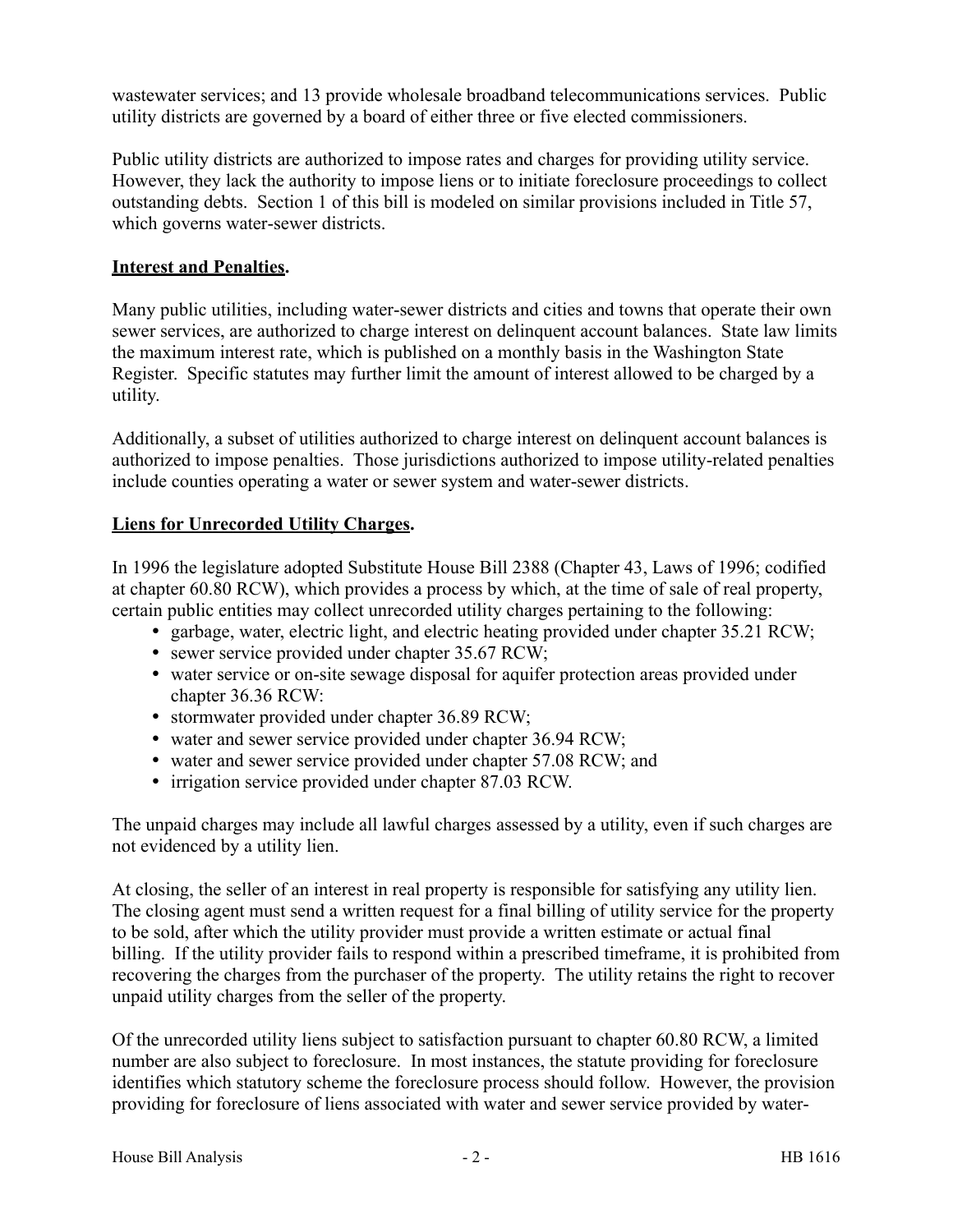sewer districts (RCW 57.08.081), which is the statute upon which section 1 of this bill is premised, is silent as to the specific civil process to be followed.

#### **Foreclosure.**

Foreclosure proceedings are governed by different statutes, depending on the basis of the action and the type of security interest at issue. Among the more commonly referenced methods of foreclosure are the following:

- **Mortgage:** A mortgage is a pledge of real property as security for a debt owed to the lender (mortgagee). A mortgage creates a lien on the real property and may be foreclosed only through a judicial proceeding according to detailed requirements set forth in chapter 61.12 RCW.
- **Deed of trust:** A deed of trust resembles a three-party mortgage. The borrower (grantor) grants a deed creating a lien on the real property to a third party (the trustee) who holds the deed in trust as security for an obligation due to the lender (the beneficiary). Deeds of trust may be foreclosed either through a judicial process or a non-judicial trustee's sale process, as set forth in chapter 61.24 RCW.
- **Property tax lien:** Taxes and levies assessed on real property are a lien on the property from January 1 of the year they are assessed until they are paid. A county is authorized to foreclose on the tax lien and proceed to sale pursuant to a detailed process set forth in chapter 84.64 RCW.

## **Summary of Bill**:

A district is authorized to impose penalties of not more than 10 percent and interest of 8 percent on delinquent rates and charges for water and sewer services. District commissioners may elect to adopt a resolution requiring the district to certify delinquencies to the county auditor if such delinquencies remain unpaid for any specified period of time. If the delinquency remains unpaid for 30 days after certification, the district may bring suit in foreclosure by civil action in superior court. However, no liens may be made against property owned by a person with a household income level not exceeding 125 percent of the federal poverty guidelines.

The seller of property subject to a lien that is assessed by a public utility district for a delinquent account related to water and sewer charges, but that is not evidenced by a recorded lien, covenant agreement or special assessment roll, is responsible for satisfying the lien upon closing. The seller must inform the closing agent of the lien, and the closing agent must submit a written request for a final billing to the public utility district. The closing agent must administer the disbursement of closing funds to satisfy any unpaid, unrecorded utility liens. If, however, the district does not respond to the closing agent's request for a final billing within three or seven days of receipt, depending on how the request was submitted, then the lien is extinguished as to the purchaser of the property. The district may continue to seek recovery of the delinquent account from the seller.

## **Appropriation**: None.

**Fiscal Note**: Not requested.